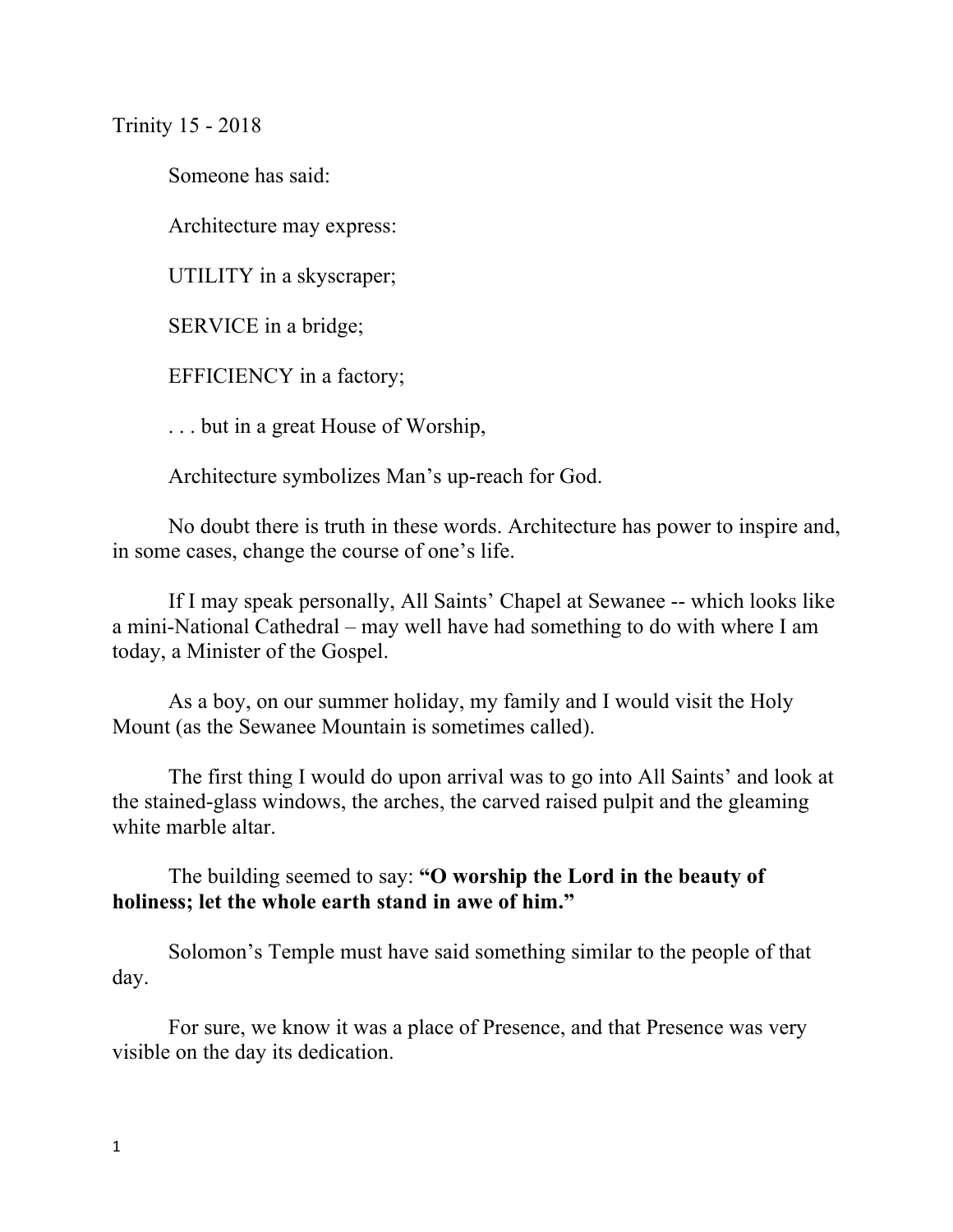We know this to be so because, before we picked up reading, the author tells us that a thick cloud so filled the house that the priest could not stand and perform their duties.

That cloud denoted Presence.

It was the same cloud that covered Mount Sinai at the giving of the Law.

It was the same cloud that led the children of Israel through the wilderness.

It was the same cloud that appeared on the Mount of Transfiguration in the New Testament.

And, it was into this same cloud Jesus went 40 days after his resurrection on the Day of Ascension.

Clouds in the Bible both reveal and conceal the glory and presence of Yahweh, and this glory and presence was very visible on the day of the Temple's dedication.

The Temple had a second function as well. Not only was it a place of Presence, it was the place where you went to have your sins dealt with, and the means by which was animal sacrifices

The number of oxen and sheep offered on the Day of Dedication alone is staggering. Verse 63 says: 22,000 cattle and 120,000 sheep were sacrificed that day.

Presence and Sacrifice for sin were both part of the function of the Temple. I will return to that thought in a few minutes.

Let's turn now to the prayer Solomon offered that day.

In this prayer, Solomon expresses some very profound insights into the nature and person of God, not the least of which is the bigness of God.

God is so big that no physical building -- no not even Solomon's great Temple -- can contain Him.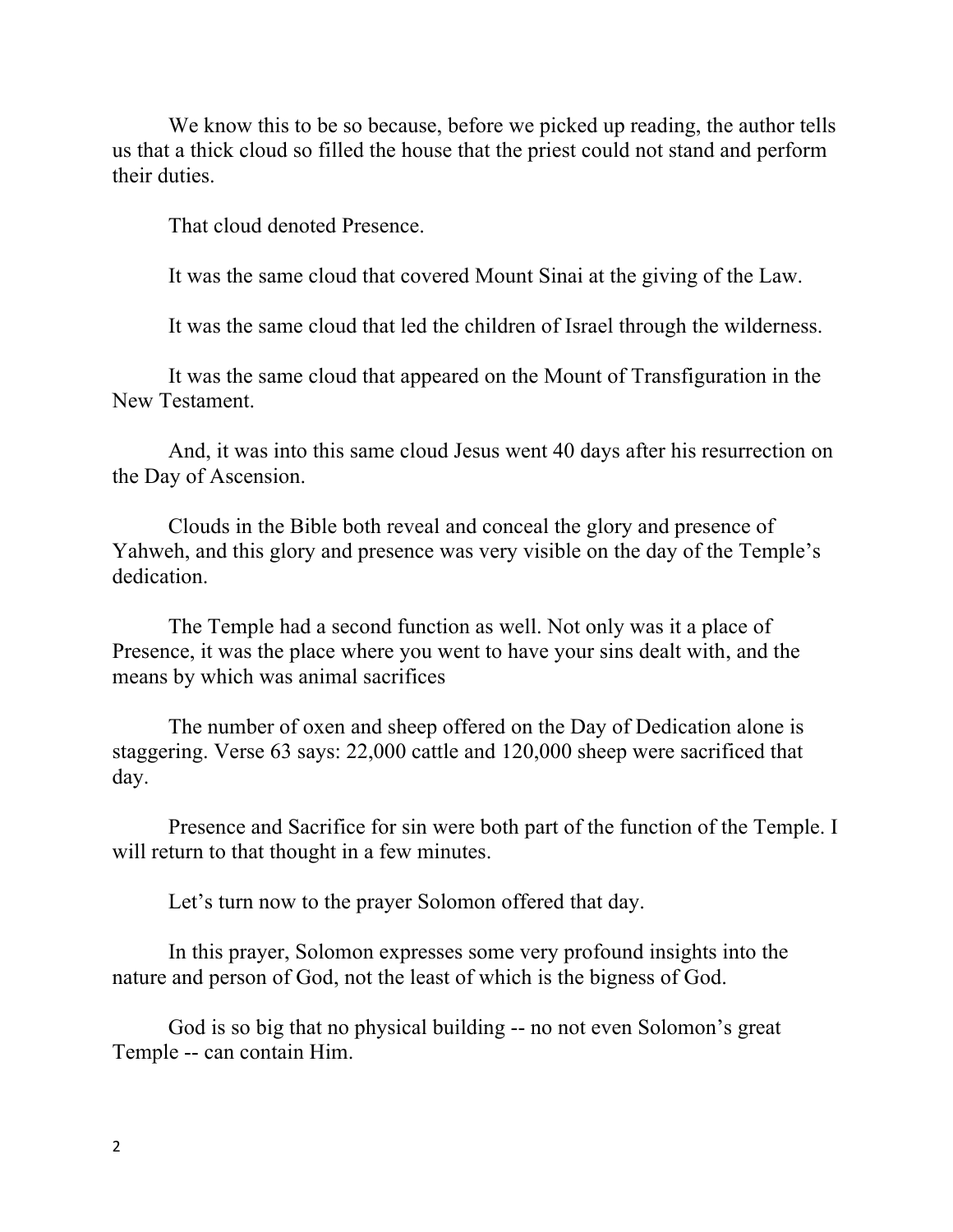## **" But will God indeed dwell on the earth?**" Solomon asks, **"Behold, the heaven and heaven of heavens cannot contain thee; how much less this house that I have builded?"**

Solomon's insight was profound and correct. But, we get a surprise when we come to the New Testament.

The God who is too big to dwell in Solomon's building is pleased to dwell in another type of 'building'.

I am speaking of the mystery we celebrate at Christmas, the mystery of the Incarnation: God becoming Man in Jesus Christ . . . God inhabiting a human 'house'.

John in his Prologue writes:

**"And the Word was made flesh, and dwelt among us, (and we beheld his glory, the glory as of the only begotten of the Father,) full of grace and truth"** (John 1:14).

And St. Paul says something similar in Colossians 2:9:

## **"For in him [in Christ] dwelleth all the fulness of the Godhead bodily."**

Solomon's Temple might be thought of as a shadow and anticipation of something better to come. ///

Let's think about Christ. Remember what I said earlier about the Temple being a place of Presence. In chapter 21 of Revelation we read:

## **"Behold, the tabernacle of God is with men, and he will dwell with them, and they shall be his people, and God himself shall be with them, and be their God."**

What the seer saw happening at the end – with the coming of the new heavens and the new earth – has already begun with Jesus.

The place of dwelling is in the person of the Messiah.

Solomon's Temple, again, was a foreshadowing of Christ.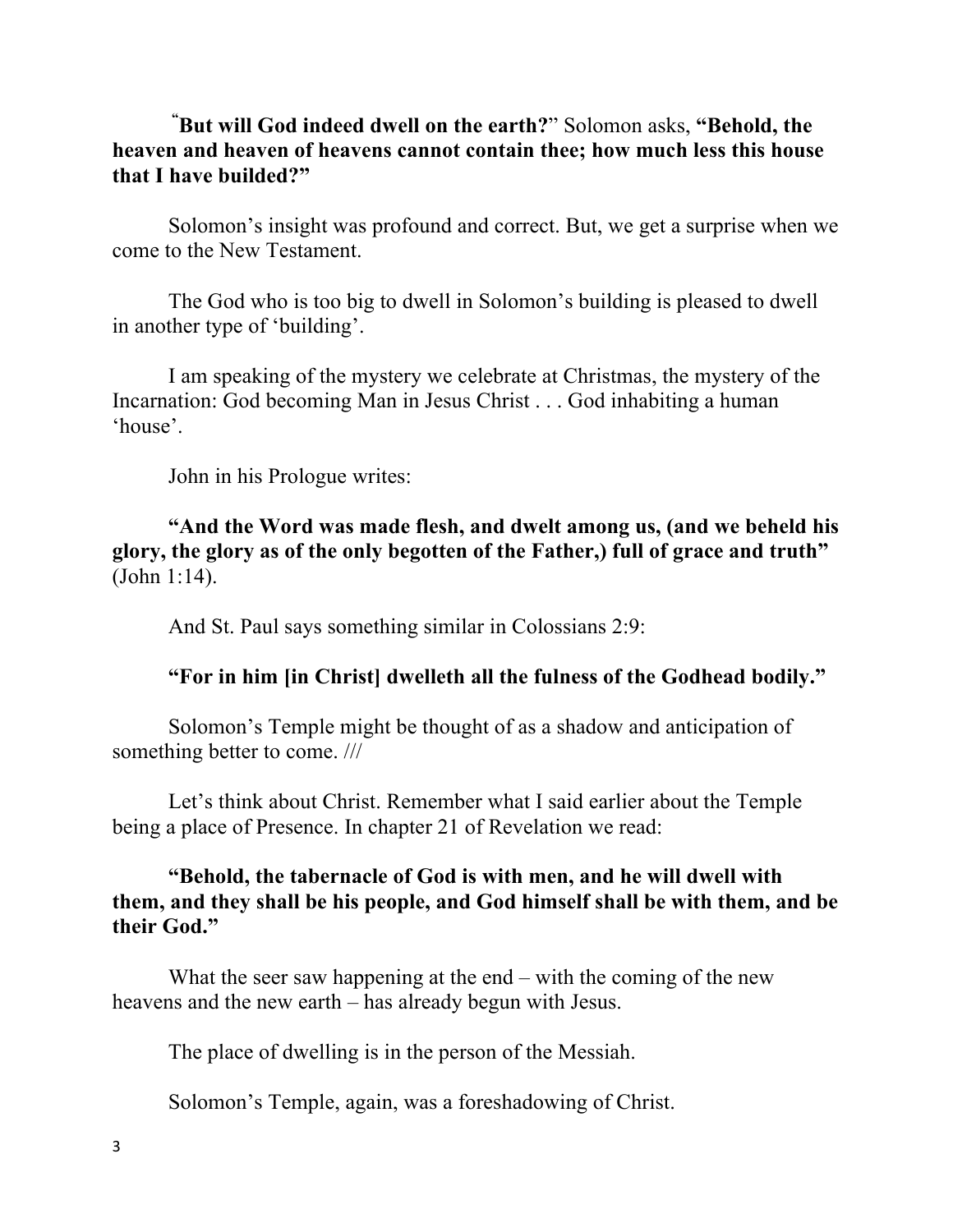But there is another parallel as well.

Remember what I said earlier about the Temple being the place where people went to have their sins dealt with?

What did Jesus do regularly throughout His earthly ministry? /// He forgave sins.

Is so doing, He was taking on Himself the chief function of the Temple.

And, of course, in the end, he completely subverts the worship of the Temple by becoming the Paschal lamb who dies once and for all for the sins of the people . . . thus ending the need for animal sacrifices.

It is hard to say how much of God's future Solomon understand on the day told about in today's Lectionary reading. We have no way of knowing how much God had revealed to him.

What is certain is that he knew in his bones that God was bigger than any physical building, however grand.

But, where is the Temple today? By Temple I mean the place where heaven and earth intersect, the place we can go and have the past dealt with, the place we can go and find peace with God?

Well, I have already told you. It is none other than Jesus Christ, and He is present with us this morning. If you burdened about anything: Come to Him. Come to Him.

But there in an important subscript I need to make here. With the coming of the Holy Spirit at Pentecost, that Temple in Jesus has been expanded. It has been expanded to include Jesus' believing people.

You and  $I - if$  we have been united to Christ in faith and baptism – are the Temple of the Living God.

The same glory that was present in Solomon's Temple on the day of its dedication fills you.